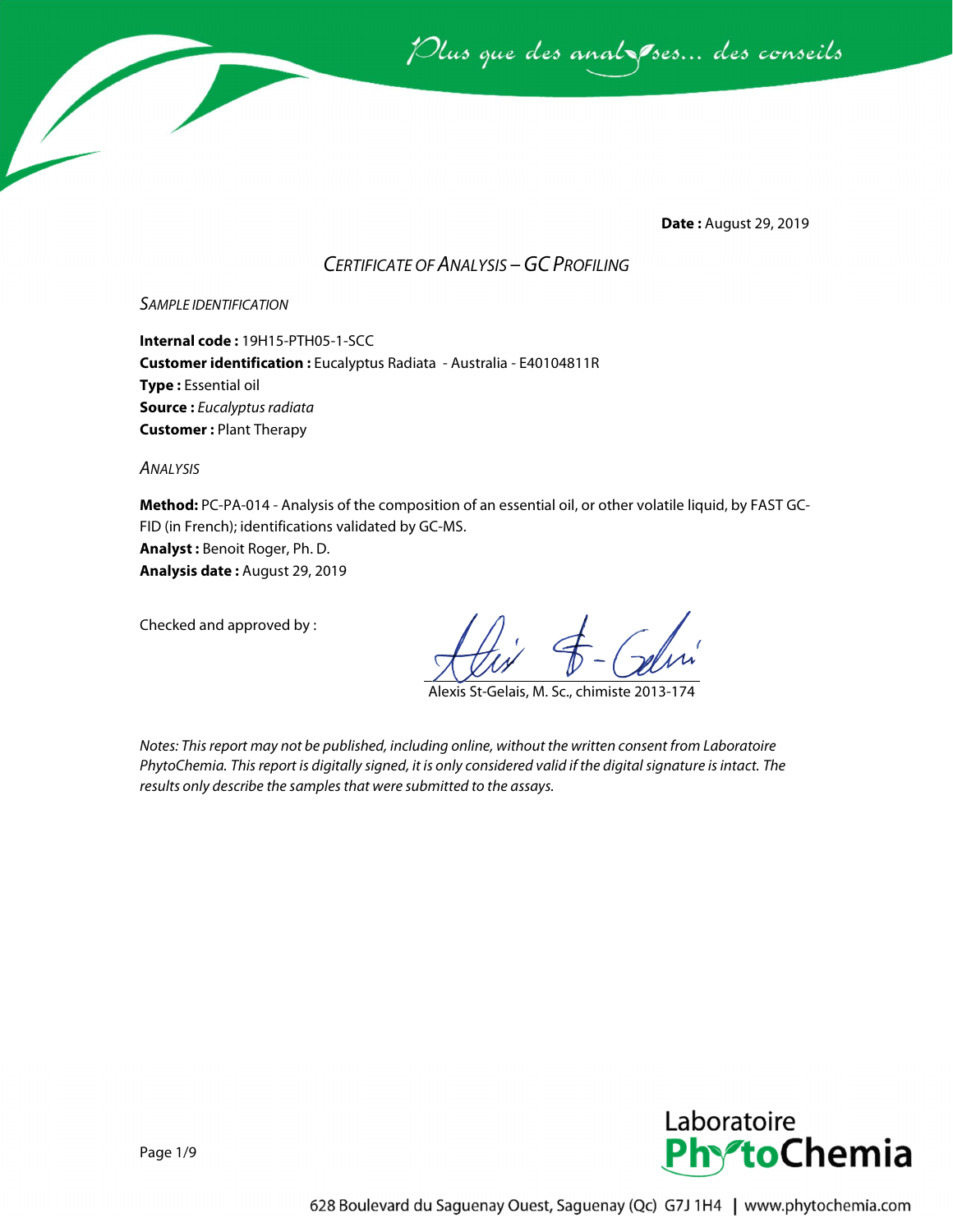#### *PHYSICOCHEMICAL DATA*

**Physical aspect:** Clear liquid **Refractive index:** 1.4638 ± 0.0003 (20 °C)

*CONCLUSION*

No adulterant, contaminant or diluent has been detected using this method.



PhytoChemia<br>PhytoChemia<br>*Plus que des analyses... des conseils*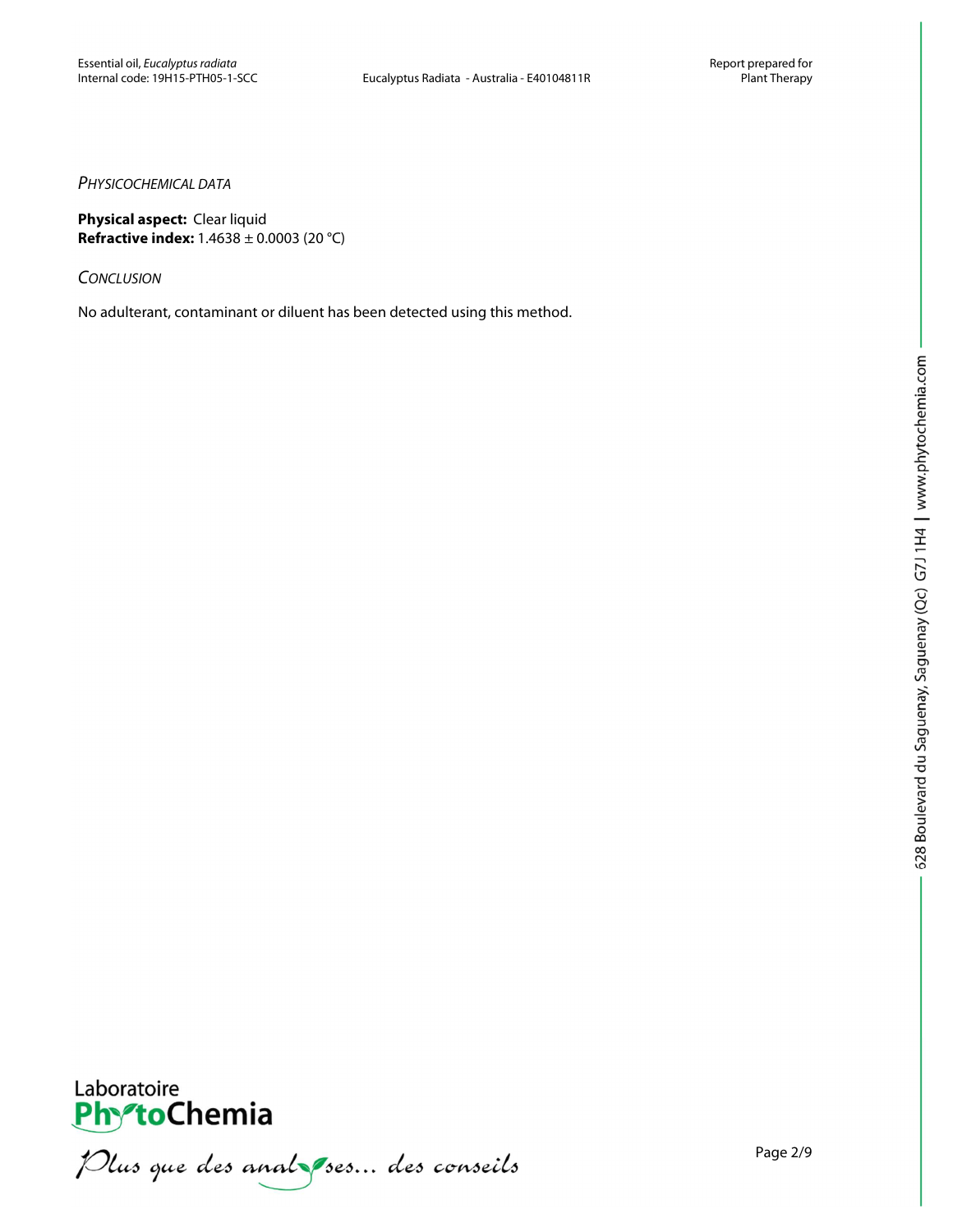#### *ANALYSIS SUMMARY – CONSOLIDATED CONTENTS*

New readers of similar reports are encouraged to read table footnotes at least once.

| <b>Identification</b>       | $\%$   | Classe                 |
|-----------------------------|--------|------------------------|
| a-Thujene                   | 0.01   | Monoterpene            |
| a-Pinene                    | 2.21   | Monoterpene            |
| Camphene                    | 0.02   | Monoterpene            |
| a-Fenchene                  | tr     | Monoterpene            |
| Sabinene                    | 2.11   | Monoterpene            |
| β-Pinene                    | 0.75   | Monoterpene            |
| Unknown                     | 0.01   | Unknown                |
| Myrcene                     | 1.09   | Monoterpene            |
| a-Phellandrene              | 0.10   | Monoterpene            |
| Pseudolimonene              | 0.02   | Monoterpene            |
| ∆3-Carene                   | 0.01   | Monoterpene            |
| a-Terpinene                 | 0.04   | Monoterpene            |
| para-Cymene                 | 1.76   | Monoterpene            |
| Limonene                    | 6.27   | Monoterpene            |
| 1,8-Cineole                 | 68.26  | Monoterpenic ether     |
| $(Z)$ -β-Ocimene            | 0.03   | Monoterpene            |
| $(E)$ - $\beta$ -Ocimene    | 0.01   | Monoterpene            |
| γ-Terpinene                 | 0.12   | Monoterpene            |
| Terpinolene                 | 0.03   | Monoterpene            |
| trans-Linalool oxide (fur.) | 0.01   | Monoterpenic alcohol   |
| para-Cymenene               | 0.01   | Monoterpene            |
| Linalool                    | 0.29   | Monoterpenic alcohol   |
| trans-Pinocarveol           | 0.02   | Monoterpenic alcohol   |
| trans-para-Menth-2-en-1-ol  | 0.02   | Monoterpenic alcohol   |
| Citronellal                 | 0.07   | Monoterpenic aldehyde  |
| δ-Terpineol                 | 0.06   | Monoterpenic alcohol   |
| Terpinen-4-ol               | 1.22   | Monoterpenic alcohol   |
| Cryptone                    | 0.01   | Normonoterpenic ketone |
| para-Cymen-8-ol             | tr     | Monoterpenic alcohol   |
| a-Terpineol                 | 10.62  | Monoterpenic alcohol   |
| Nerol                       | 0.01   | Monoterpenic alcohol   |
| Citronellol                 | 0.11   | Monoterpenic alcohol   |
| <b>Neral</b>                | 0.35   | Monoterpenic aldehyde  |
| Piperitone                  | 0.32   | Monoterpenic ketone    |
| Geraniol                    | 0.66   | Monoterpenic alcohol   |
| Geranial                    | 0.62   | Monoterpenic aldehyde  |
| a-Terpinyl acetate          | 2.01   | Monoterpenic ester     |
| Methyl (E)-cinnamate        | 0.01   | Phenylpropanoid ester  |
| β-Caryophyllene             | 0.03   | Sesquiterpene          |
| Viridiflorene               | 0.02   | Sesquiterpene          |
| δ-Cadinene                  | 0.02   | Sesquiterpene          |
| Spathulenol                 | 0.02   | Sesquiterpenic alcohol |
| <b>Consolidated total</b>   | 99.38% |                        |

tr: The compound has been detected below 0.005% of total signal.

Note: no correction factor was applied



PhytoChemia<br>PhytoChemia<br>*Plus que des analyses... des conseils*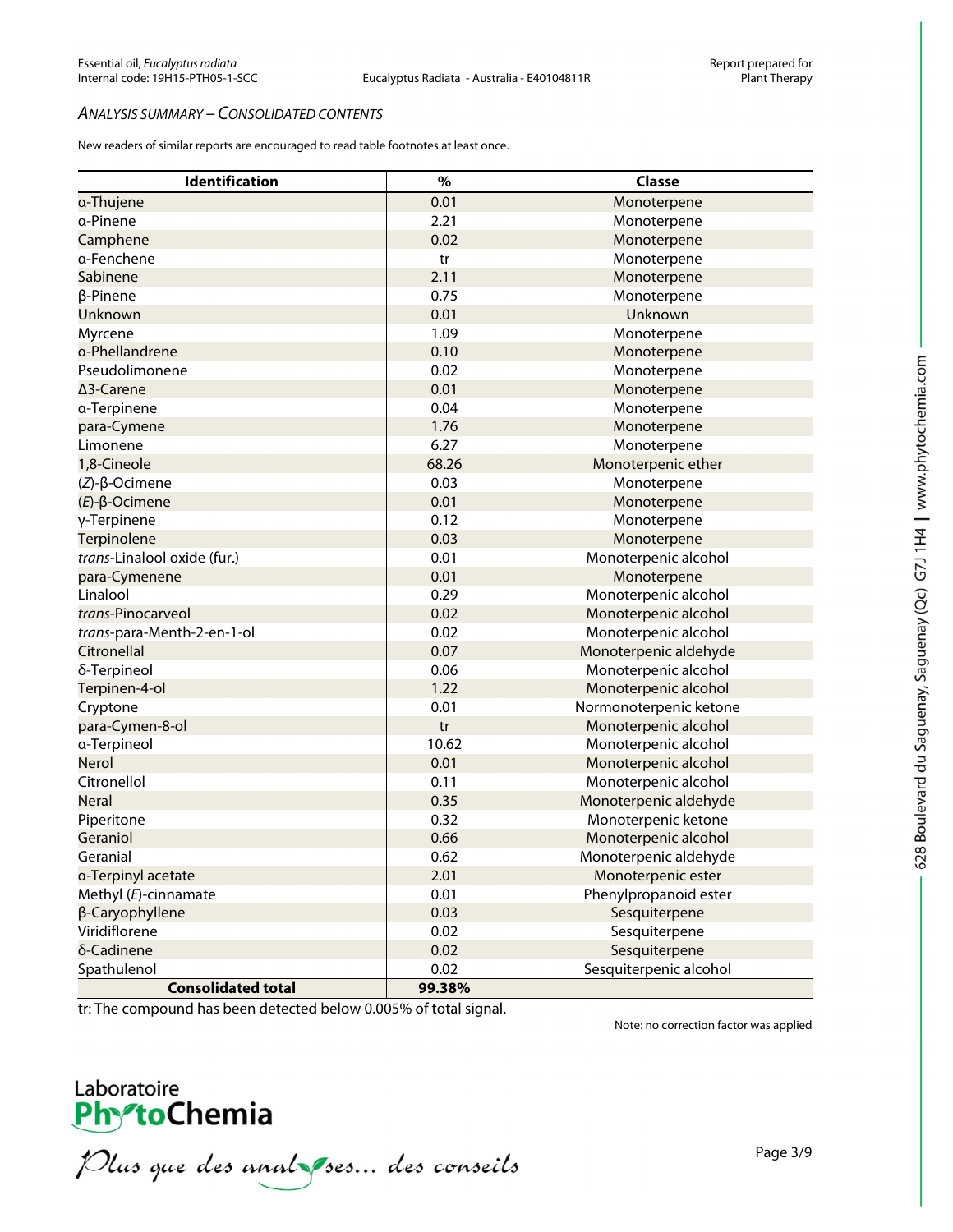**About "consolidated" data:** The table above presents the breakdown of the sample volatile constituents after applying an algorithm to collapse data acquired from the multi-columns system of PhytoChemia into a single set of consolidated contents. In case of discrepancies between columns, the algorithm is set to prioritize data from the most standard DB-5 column, and smallest values so as to avoid overestimating individual content. This process is semi-automatic. Advanced users are invited to consult the "Full analysis data" table after the chromatograms in this report to access the full untreated data and perform their own calculations if needed.

**Unknowns:** Unknown compounds' mass spectral data is presented in the "Full analysis data" table. The occurrence of unknown compounds is to be expected in many samples, and does not denote particular problems unless noted otherwise in the conclusion.



Plus que des analzes... des conseils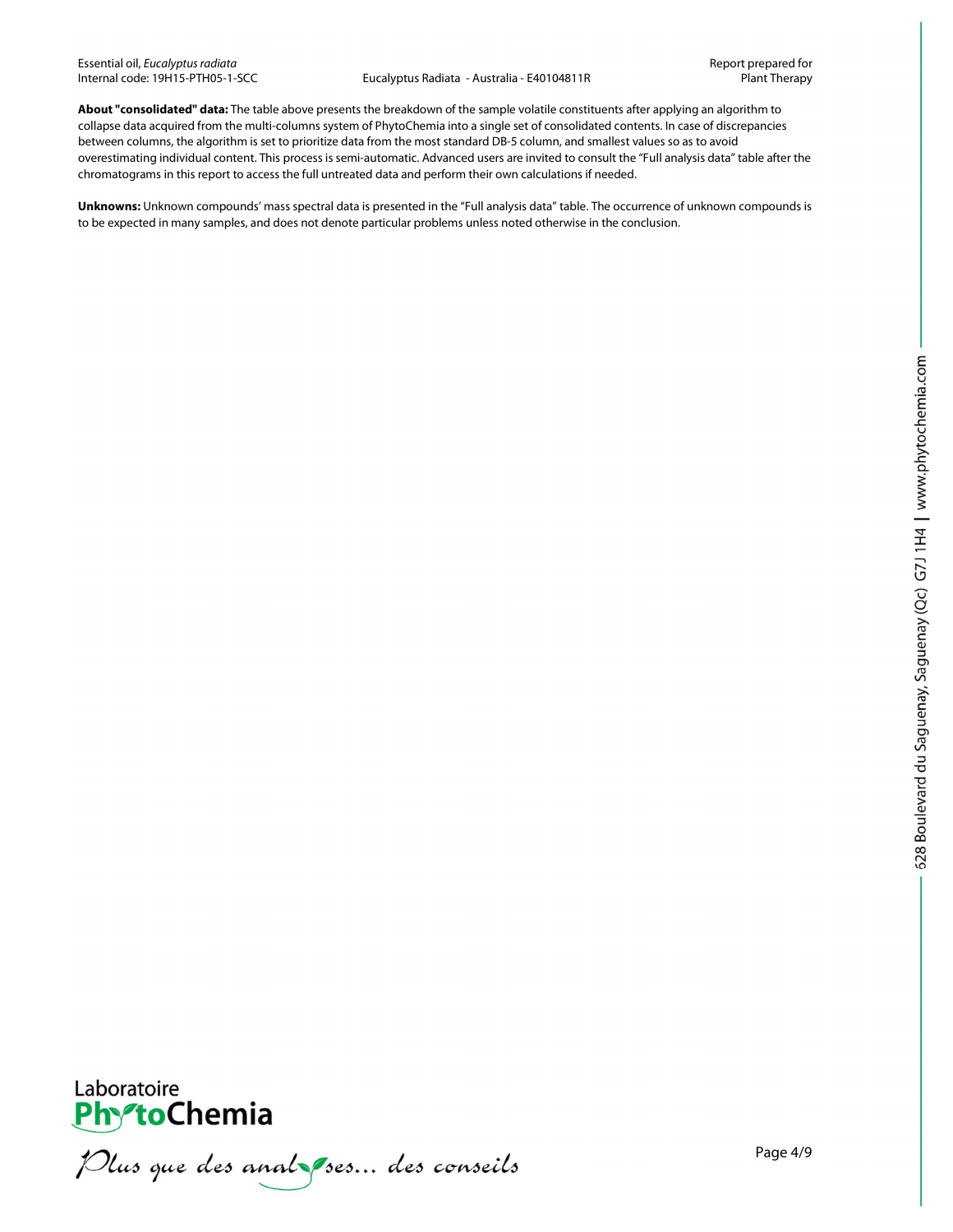## This page was intentionally left blank. The following pages present the complete data of the analysis.



Plus que des analzes... des conseils

Page 5/9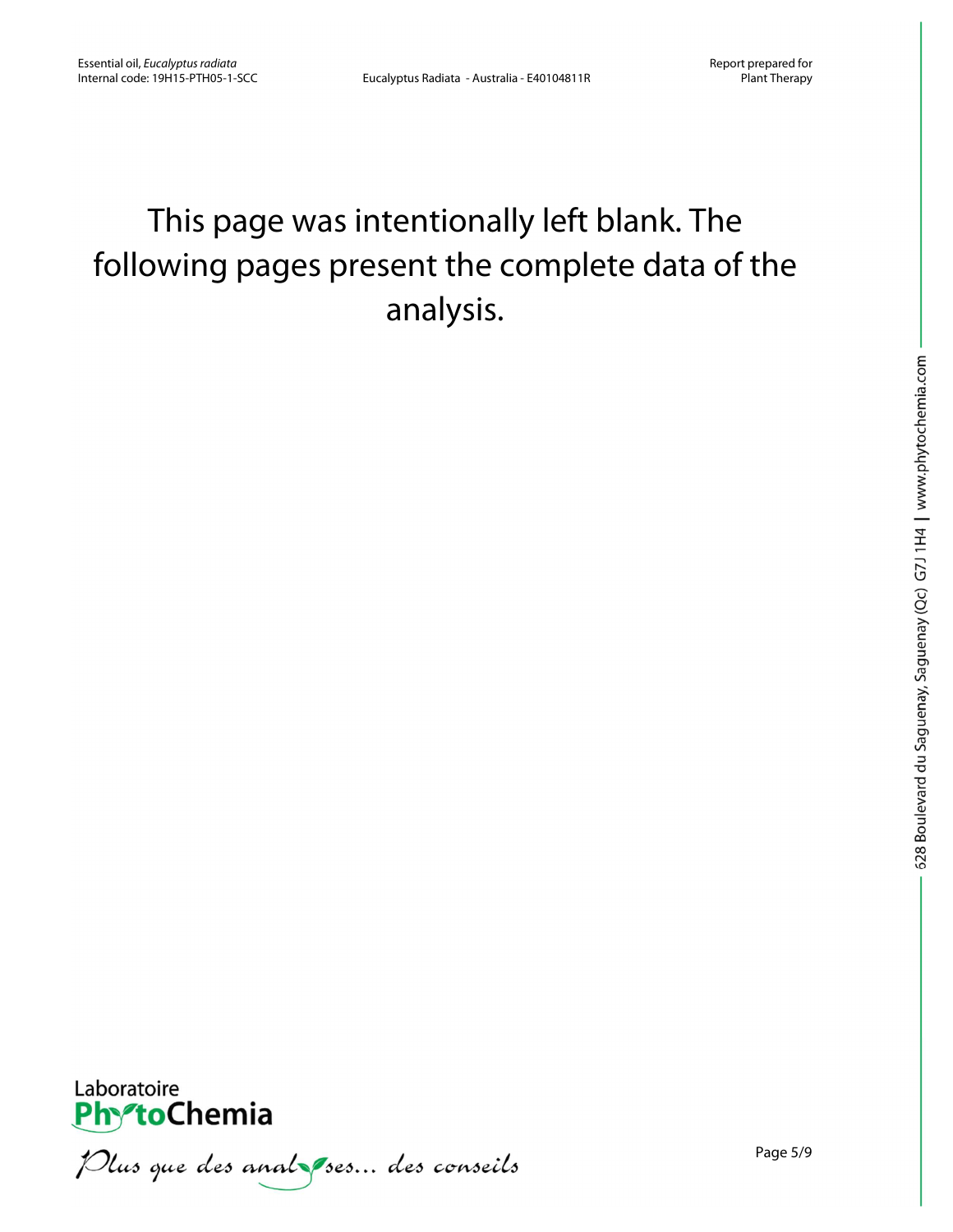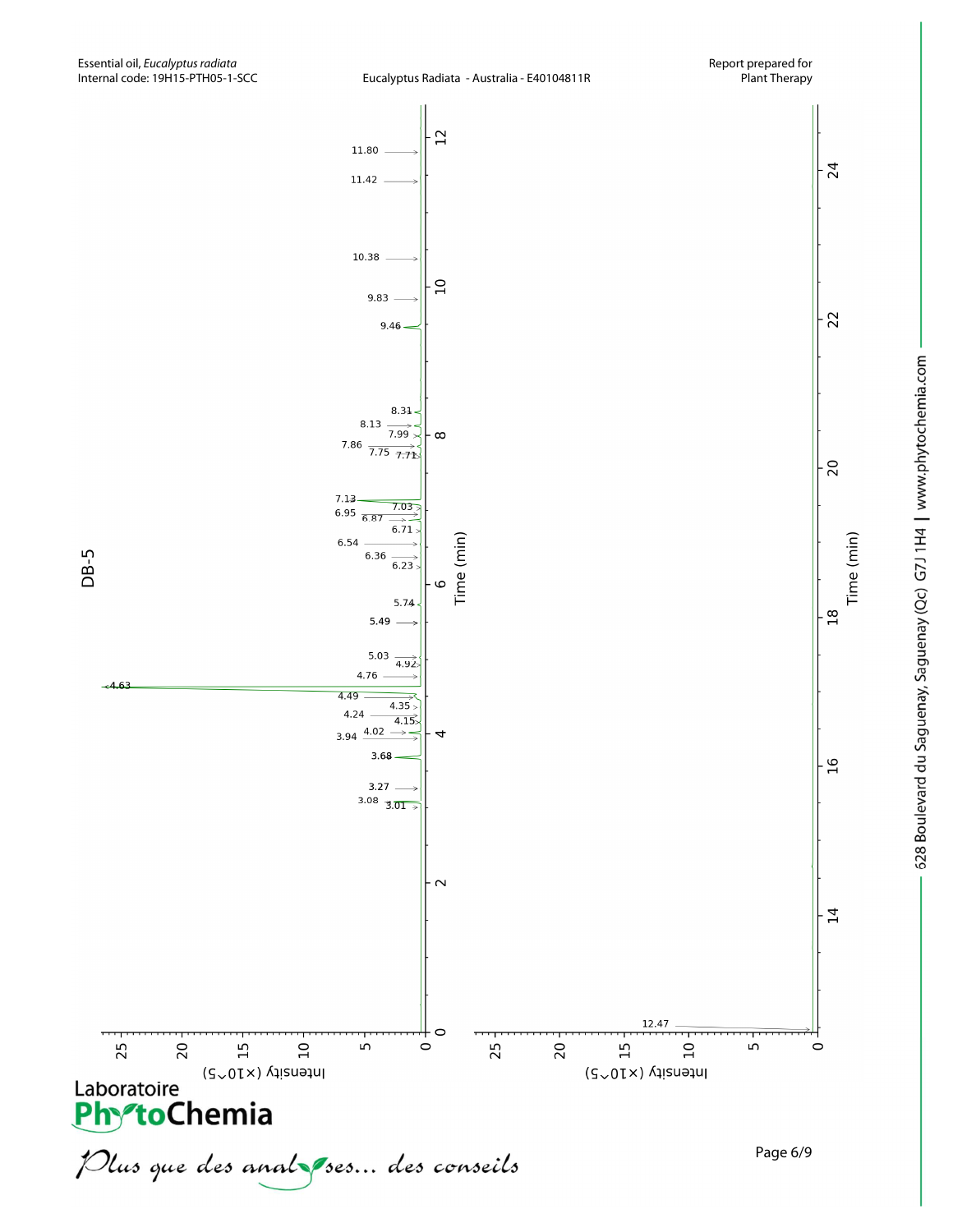

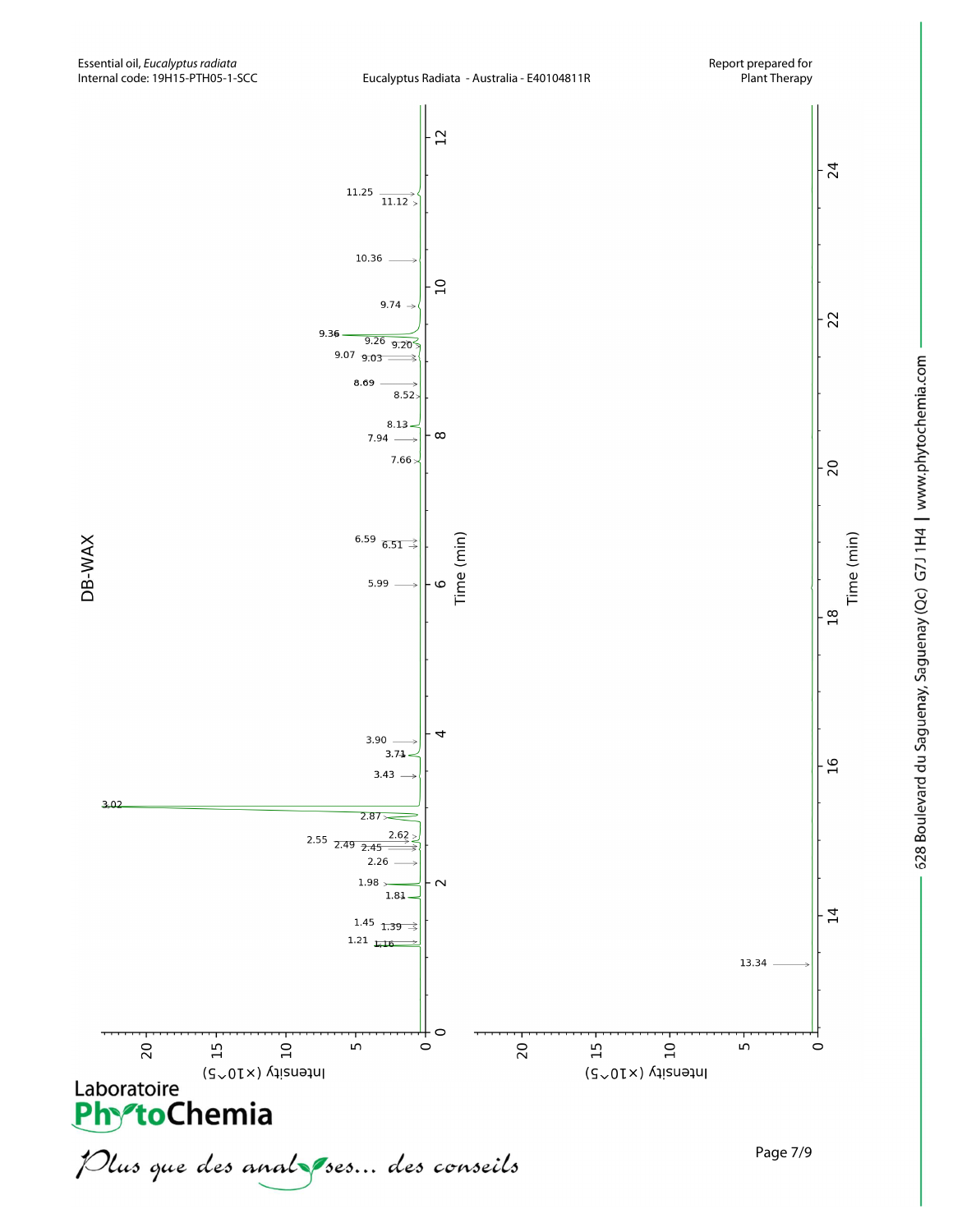#### *FULL ANALYSIS DATA*

| Identification                                                                     | <b>Column DB-5</b> |      |         | <b>Column DB-WAX</b> |      |         |
|------------------------------------------------------------------------------------|--------------------|------|---------|----------------------|------|---------|
|                                                                                    | R.T                | R.I  | $\%$    | R.T                  | R.I  | $\%$    |
| a-Thujene                                                                          | 3.01               | 925  | 0.01    | 1.21                 | 1000 | 0.02    |
| a-Pinene                                                                           | 3.08               | 930  | 2.21    | 1.16                 | 990  | 2.23    |
| Camphene                                                                           | $3.27*$            | 942  | 0.02    | 1.45                 | 1027 | 0.02    |
| a-Fenchene                                                                         | $3.27*$            | 942  | [0.02]  | 1.39                 | 1021 | tr      |
| Sabinene                                                                           | $3.68*$            | 970  | 2.91    | 1.98                 | 1083 | 2.11    |
| β-Pinene                                                                           | $3.68*$            | 970  | [2.91]  | 1.81                 | 1064 | 0.75    |
| Unknown [m/z<br>67, 68 (95), 43<br>$(73)$ , 94 $(65)$ , 79<br>$(54)$ , 41 $(50)$ ] | 3.94               | 986  | 0.01    |                      |      |         |
| <b>Myrcene</b>                                                                     | 4.02               | 992  | 1.09    | 2.55                 | 1134 | 0.90    |
| a-Phellandrene                                                                     | $4.15*$            | 1001 | 0.14    | 2.45                 | 1126 | 0.10    |
| Pseudolimonene                                                                     | $4.15*$            | 1001 | [0.14]  | 2.49                 | 1129 | 0.02    |
| ∆3-Carene                                                                          | 4.24               | 1006 | 0.01    | 2.26                 | 1110 | 0.01    |
| a-Terpinene                                                                        | 4.35               | 1013 | 0.04    | 2.62                 | 1139 | 0.16    |
| para-Cymene                                                                        | 4.48               | 1022 | 1.76    | $3.71*$              | 1227 | 1.75    |
| Limonene                                                                           | $4.63*$            | 1031 | 74.30   | 2.87                 | 1160 | 6.27    |
| 1,8-Cineole                                                                        | $4.63*$            | 1031 | [74.30] | 3.02                 | 1172 | 68.26   |
| $(Z)-\beta$ -Ocimene                                                               | 4.76               | 1039 | 0.03    | $3.43*$              | 1206 | 0.15    |
| $(E)-\beta$ -Ocimene                                                               | 4.92               | 1049 | 0.01    | $3.71*$              | 1227 | [1.75]  |
| γ-Terpinene                                                                        | 5.03               | 1056 | 0.12    | $3.43*$              | 1206 | [0.15]  |
| Terpinolene                                                                        | $5.49*$            | 1085 | 0.02    | 3.90                 | 1241 | 0.03    |
| trans-Linalool<br>oxide (fur.)                                                     | $5.49*$            | 1085 | [0.02]  | 6.51                 | 1430 | 0.01    |
| para-Cymenene                                                                      | $5.49*$            | 1085 | [0.02]  | 5.99                 | 1391 | 0.01    |
| Linalool                                                                           | 5.74               | 1100 | 0.29    | 7.66                 | 1517 | 0.22    |
| trans-<br>Pinocarveol                                                              | 6.23               | 1132 | 0.02    | $8.69*$              | 1598 | 0.01    |
| trans-para-<br>Menth-2-en-1-ol                                                     | 6.36               | 1141 | 0.02    | 8.52                 | 1585 | 0.01    |
| Citronellal                                                                        | 6.54               | 1152 | 0.07    | 6.59                 | 1436 | 0.04    |
| δ-Terpineol                                                                        | 6.71               | 1164 | 0.06    | 9.03                 | 1626 | 0.11    |
| Terpinen-4-ol                                                                      | 6.87               | 1174 | 1.22    | 8.13                 | 1554 | 1.17    |
| Cryptone                                                                           | 6.95               | 1179 | 0.01    | $8.69*$              | 1598 | [0.01]  |
| para-Cymen-8-ol                                                                    | 7.03               | 1184 | tr      | 11.12                | 1803 | 0.01    |
| a-Terpineol                                                                        | 7.13               | 1191 | 10.62   | $9.36*$ †            | 1653 | [12.84] |
| Nerol                                                                              | 7.72               | 1230 | 0.01    |                      |      |         |
| Citronellol                                                                        | 7.75               | 1233 | 0.11    | 10.36                | 1736 | 0.12    |
| Neral                                                                              | 7.86               | 1240 | 0.35    | 9.07                 | 1630 | 0.48    |
| Piperitone                                                                         | 7.99               | 1250 | 0.32    | $9.36*$ †            | 1653 | [12.84] |
| Geraniol                                                                           | 8.13               | 1259 | 0.66    | 11.25                | 1814 | 0.66    |
| Geranial                                                                           | 8.31               | 1272 | 0.62    | 9.74                 | 1685 | 0.68    |
| a-Terpinyl<br>acetate                                                              | 9.46               | 1347 | 2.01    | 9.26+                | 1645 | 12.84   |
| Methyl $(E)$ -<br>cinnamate                                                        | 9.83               | 1373 | 0.01    | 13.34                | 2005 | 0.02    |
| β-Caryophyllene                                                                    | 10.38              | 1412 | 0.03    | 7.94                 | 1540 | 0.02    |
| Viridiflorene                                                                      | 11.42              | 1490 | 0.02    | 9.20                 | 1640 | 0.03    |

# Laboratoire<br>**Phy<sup>s</sup>toChemia**

Plus que des analzes... des conseils

Page 8/9